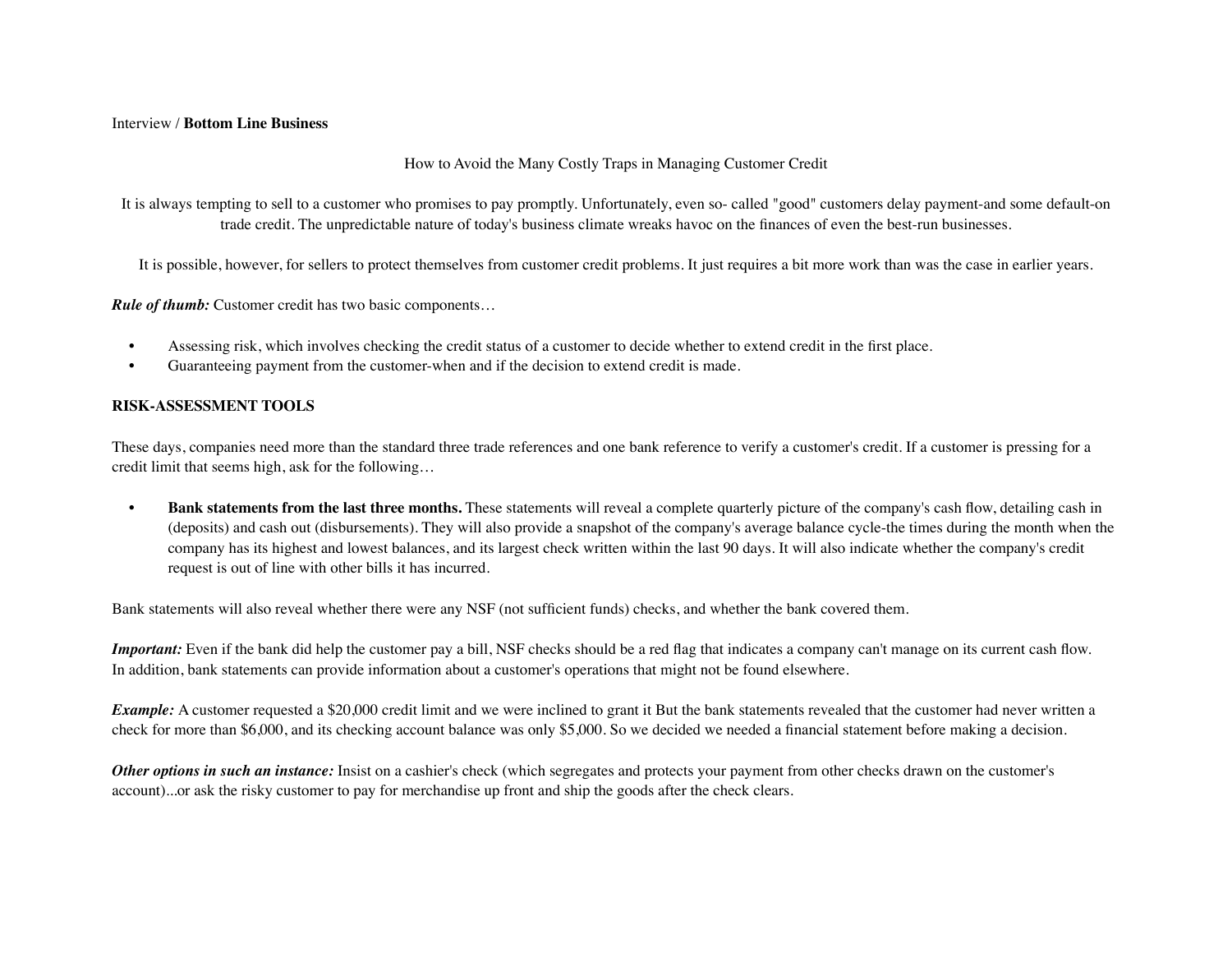• Financial statements. These documents are more accessible than many people realize. One easy way to get hold of such statements is to include a box to be checked off next to a line that reads, "Financial statement available upon request," on your company's credit application form.

If this box is checked, you know the statements are available. But even if the box isn't checked, don't give up. If large orders-over \$20,000, for example-are involved, you can press the customer to provide them.

Make sure that the financial statement provided is current. Ask for the most recent year-end statement. If it is more than eight months old, also ask for the most recent quarterly statement. That way, you will be able to track trends, such as a slowdown in accounts payable...increases in bank debt... unusual fluctuations in expenses.

## **PAYMENT GUARANTEE TOOLS**

Even if your company can't get all the credit information it needs from a customer, there are approaches that may allow you to do business with that customer and still reduce the risk of not getting paid. Consider the following techniques…

• Joint-check agreements. These agreements are useful for companies that don't qualify for high credit limits but happen to have a big order from a respectable customer. Example: If your client's customer is a Fortune 500 company that pays your client with a check made out to both you and your client, you have the leverage to make sure that you get - paid, too. Why? Because your name is on the check and you must endorse it before it can be cashed.

*Important:* A joint-check agreement must be set up in writing, in advance of the sale. The agreement should state that it cannot be changed after the deal by just one party.

Letters of credit. These are very useful if your company has a customer that is not creditworthy and that is dependent on one large buyer-and that buyer must pay the customer before the customer can pay you.

Ask your customer to give you a "domestic standby irrevocable letter of credit." This guarantees that if the customer doesn't pay within 90 days, the bank that issued the letter of credit will. As its name implies, the letter of credit is good in the US, is good any time after the due date of the receivable up to the expiration date of the letter and can't be canceled.

If your company already does business with a large commercial bank, the cost of a letter of credit should be approximately 1% of the face value of the letter. So the cost of a \$20,000 letter of credit would be just \$200. You could offer to split the fee with your customer. For \$100, you would get a \$20,000 order and a guarantee of payment. Pretty cheap peace of mind.

 **• Credit cards.** These can be a great way for brokers, sole proprietors or small companies with limited assets and lots of small orders (from \$75 to \$300), to finance their purchases.